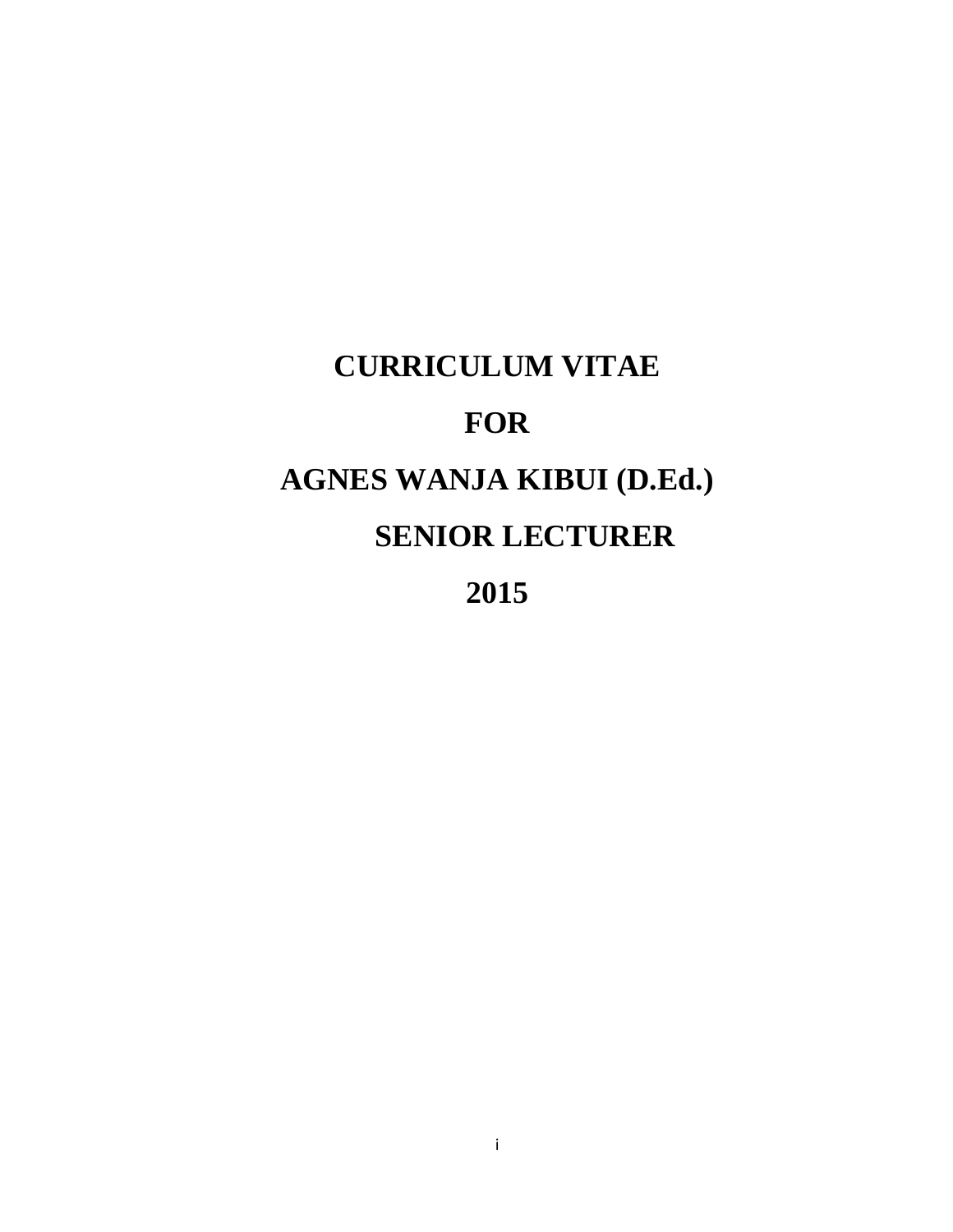### **TABLE OF CONTENTS**

<span id="page-1-0"></span>

| <b>Title</b> | Page |
|--------------|------|
|              |      |
|              |      |
|              |      |
|              |      |
|              |      |
|              |      |
|              |      |
|              |      |
|              |      |
|              |      |
|              |      |
|              |      |
|              |      |
|              |      |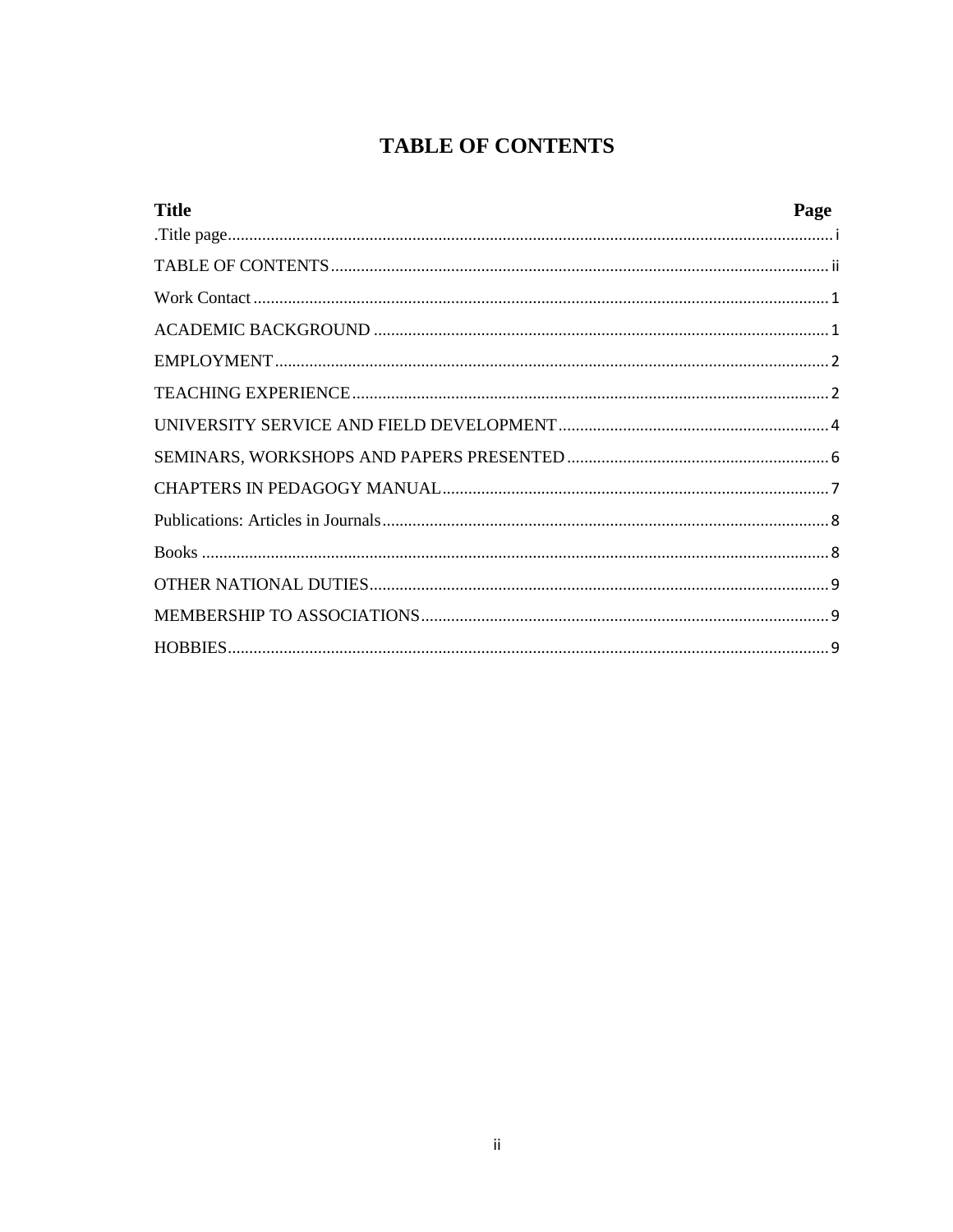## **CURRICULUM VITAE AGNES WANJA KIBUI –PhD UNIVERSITY OF NAIROBI KENYA**

#### **Status**

Senior Lecturer: Department of Educational Communication and Technology, University of Nairobi.

Areas of Interest : English Language and Literature Education; Early Childhood Education; Indigenous Languages; Conflict Management in Education; Curriculum Development and Literacy Development; Educational Materials Development; Research in Education.

#### <span id="page-2-0"></span>**Work Contact**

**ADDRESS**: UNIVERSITY OF NAIROBI, SCHOOL OF EDUCATION, DEPARTMENT OF EDUCATIONAL COMMUNICATION AND TECHNOLOGY, P.O. BOX 30197-00100, NAIROBI, KENYA.

#### <span id="page-2-1"></span>**ACADEMIC BACKGROUND**

**2014**: PhD – Conflict Management. Thesis Title: The Role of Conflict Management in Maintenance of Discipline: The Case of Kenya's Public Secondary Schools – Faculty of Social Sciences, Nelson Mandela Metropolitan University, Port Elizabeth, South Africa.

**2007**: PhD. – Language Education. Thesis Title: The Relationship Between Proficiency in the English Language Comprehension and Vocabulary Among Learners in Selected Kenya Secondary Schools – Faculty of Education, Nelson Mandela Metropolitan University, Port Elizabeth, S.A.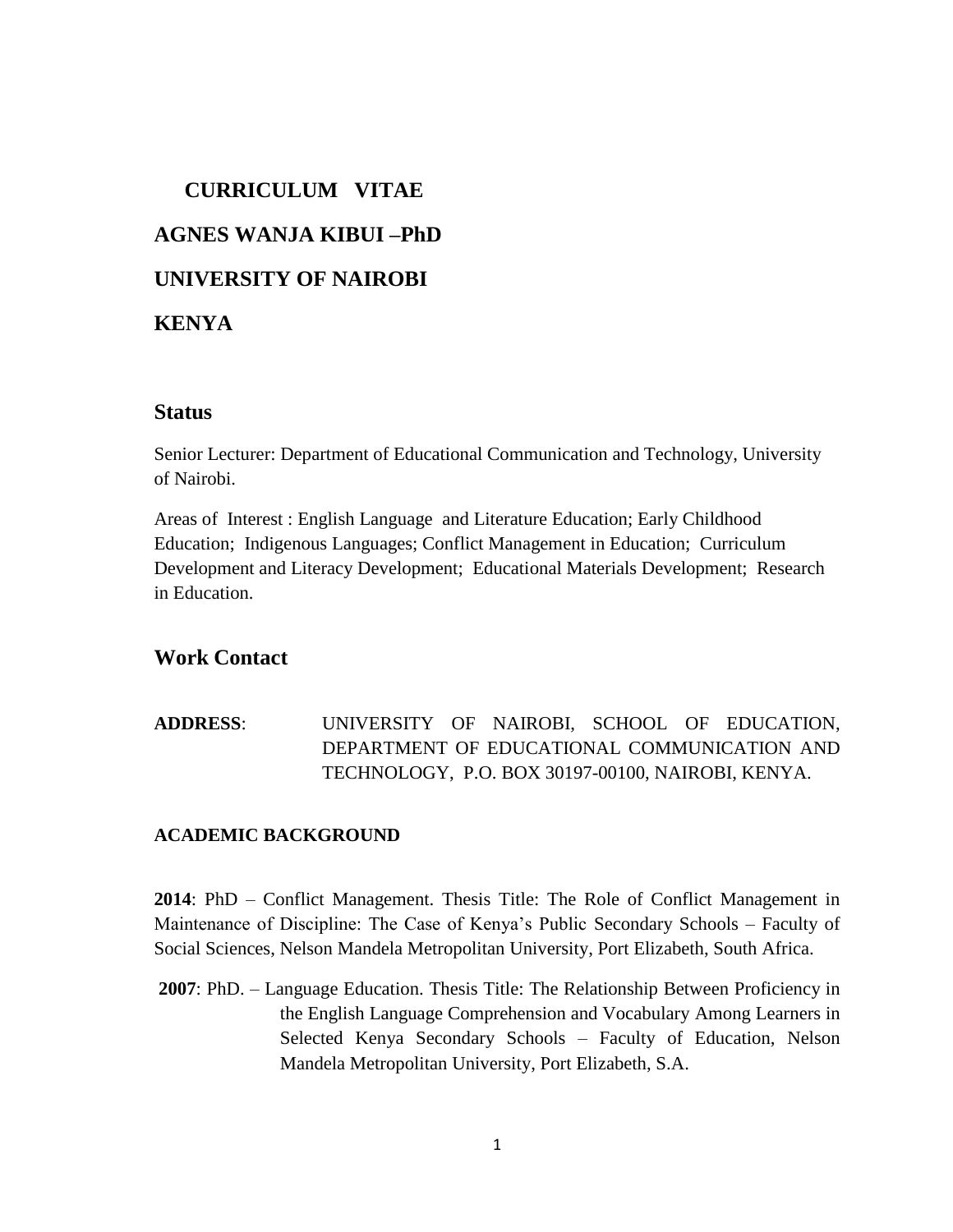- **1988**: M.Sc.: In Teaching English for Specific Purposes. Project title: Aspects of Hedging in The Discussion of Medical Research Discourse. Aston University, Birmingham, U.K.
- **1975:** B.A. Subjects: English, Literature, Religion and Sociology. Makerere University, Uganda.
- **1975**: DIP/ED.: Post Graduate Diploma in Education. Subjects: Education, English, Literature, religious Studies. Makerere University, Uganda.
- **1969**: EACE: Ngandu Girls High School, Nyeri, Kenya.
- **1971**: EAACE: Highlands, Eldoret, Kenya.

#### <span id="page-3-0"></span>**EMPLOYMENT**

- **2013 to date** : Senior Lecturer: English Language and Literature Education, Instructional methods, Conflict management, Early Childhood Education, Materials development, Curriculum Development, supervise undergraduate and postgraduate students, conduct research.
- **1991**: Lecturer: Language Education, Literature Education, Supervision of undergraduate students, curriculum and materials Development.
- **1980-1990**: Lecturer: Language Education, Kenya Science Teachers' college.
- **1975-1979**: Graduate High School Teacher: English Language and Literature in English Technical High School, Nairobi, Kenya.
- **1972**: Untrained Teacher: Arya Girls Primary School, Nairobi.

#### <span id="page-3-1"></span>**TEACHING EXPERIENCE**

**2009 – 2012:** Conflict Management – Department of Distance and Open Learning, University of Nairobi.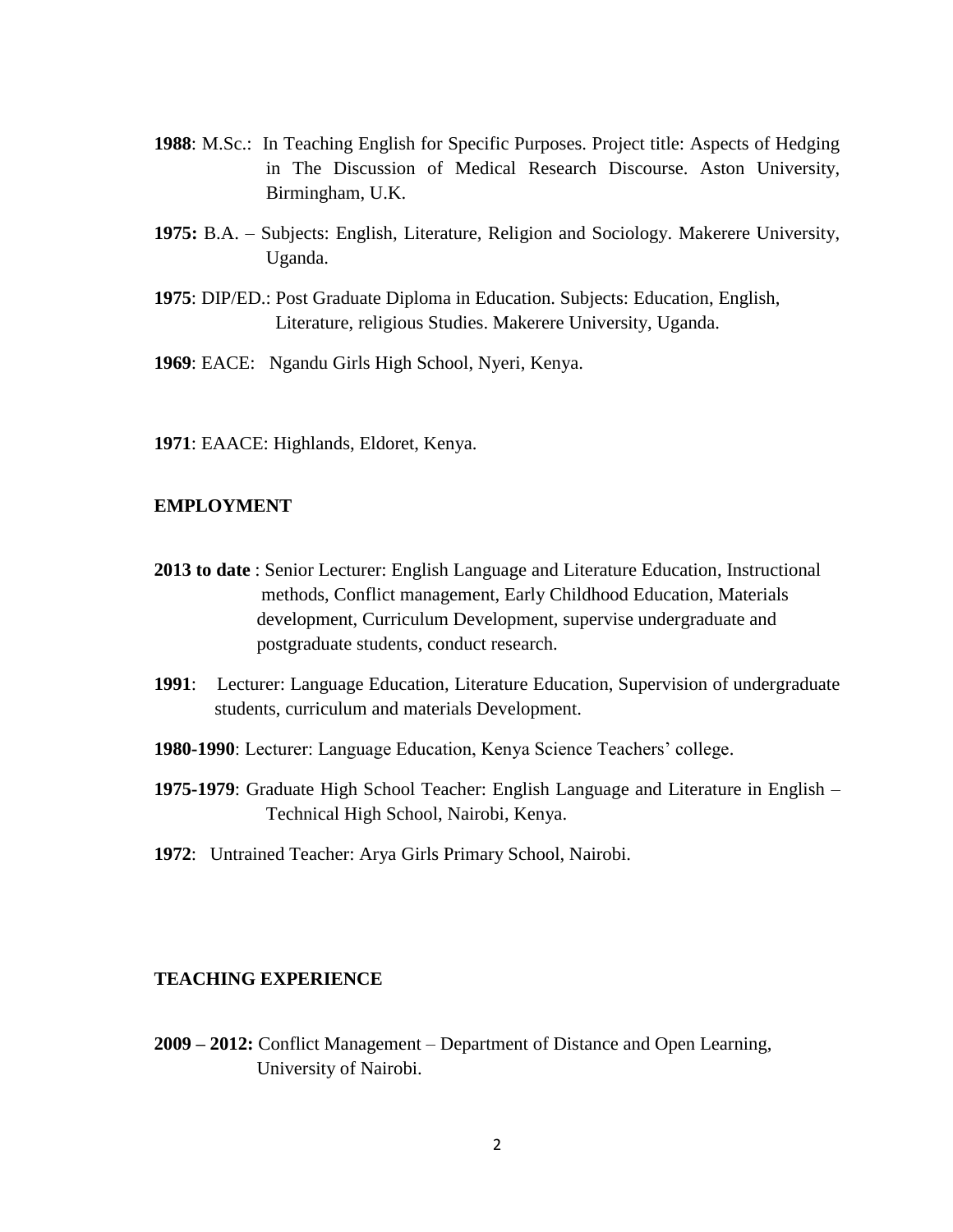**1991**: Teach and supervise undergraduate and postgraduate students, conduct research, develop curriculum and materials.

**1999 to date:** In-charge of writing materials and assessment in Early Childhood Education

Lecturer in general Methods of Teaching

Lecturer in Instructional Methods: English

Lecturer in Instructional Methods; Literature

- Lecturer: Diploma, B.Ed. M.A. in Early childhood Education
- **1991 to date**: In-charge of setting examinations, marking and presentation of marks to the college Faculty Board of Examiners , In-charge of writing syllabuses and materials for B.Ed. and M.A. in English, and Early Childhood Education (Undergraduate and Post Graduate students).
- **1992 - 2011:** Lecturer, Faculty of External studies- English and Literature
- **1980 – 1990**: Kenya Science teachers College

Lecturer in English: Deputy Head of English Department

#### **Responsibilities**

- **2014 –** Acting Chairman, Department of Educational Communication. & Technology from September 11 to 17, 2014
- **2012**  to date: Zone Coordinator of Nyeri Zone
- **2011** Zone Coordinator of Eldoret zone
- **2005 – 2009**: Facilitator in training of trainers, University of Nairobi
- **2008-2010:** Coordinator of BED in early childhood education, Kikuyu Campus
- **1991 – 2004**: Member of Teaching Practice Committee: in-charge of budgeting for teaching practice
- **2002 – 2004:** Zone coordinator for Teaching Practice in Nyeri zone
- **1994 – 1997**: Examinations Officer for the Department of Educational Communication and Technology
- **1994 – 1996**: Zone Coordinator of Kirinyaga–Embu–Meru–Zone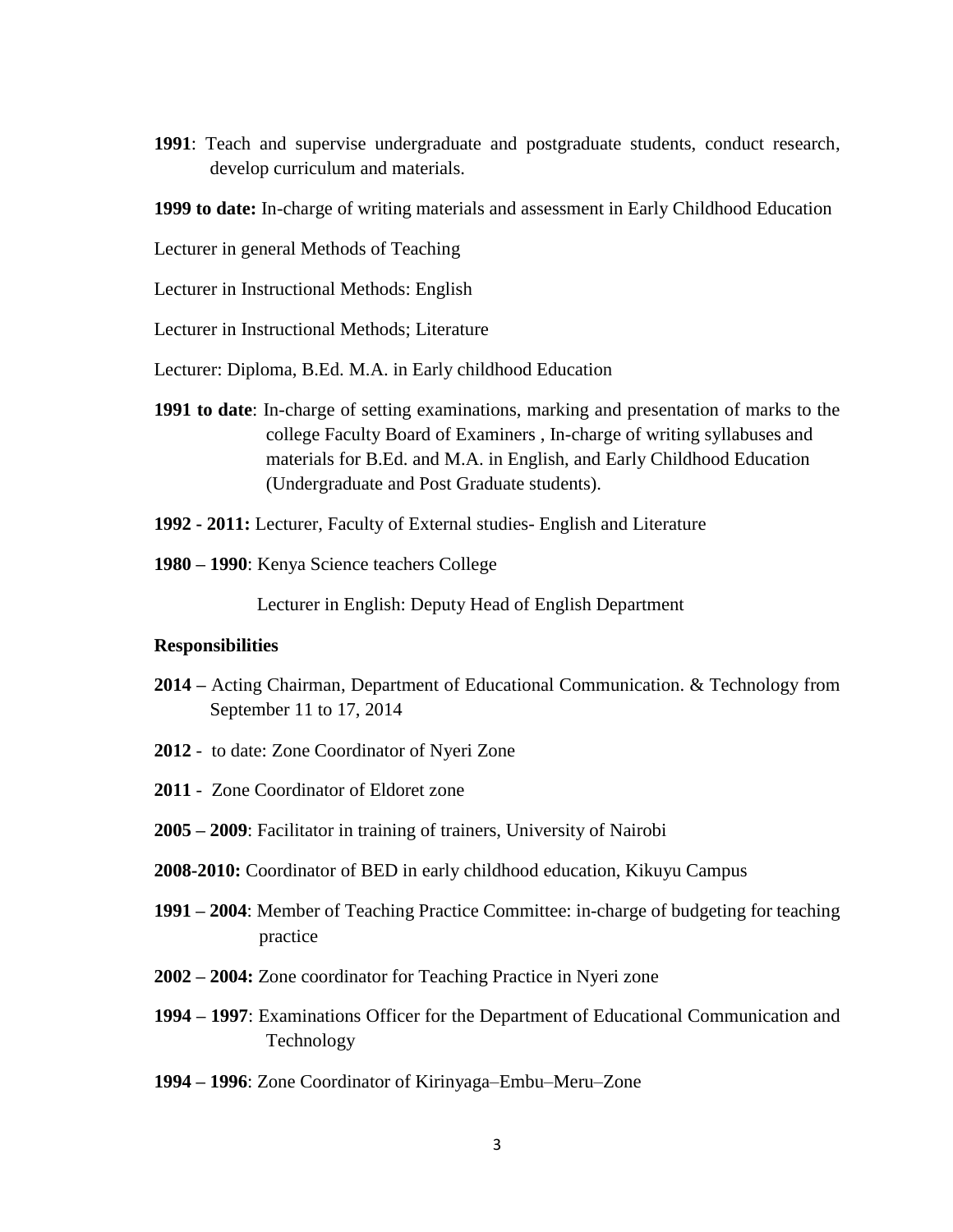#### **1993:** Zone Coordinator for Teaching Practice in Nairobi zone

- **1990:** Deputy zone Coordinator for Teaching Practice in Nairobi (1990), in-charge of posting and supervision of students
- **1989 - 1990**: Assistant Treasurer for Teaching Staff Association (1989-1990)
- **1975 – 1979**: Technical High School: Head of English Department; In charge of School Library; Head of Maths and Arts Departments.

#### <span id="page-5-0"></span>**UNIVERSITY SERVICE AND FIELD DEVELOPMENT Postgraduate Theses Supervision**

#### **Doctor of Philosophy (PhD)**

- **2012-2014:** John Irungu Maina: Influence of Head Teachers' Professional Leadership Development on Implementation of Inclusive Education in Public Primary Schools in Kiambu County, Kenya.
- **2012-2014**: Lorna B. Mwangi: Effects of Dramatization on Learning of the English Language in Public Secondary Schools in Meru County, Kenya
- **2012 to date** Zipporah Kiende Mutea: Relationship between Selected International Practices and Standard Four Pupils' achievement of English Language Benchmarks in Primary Schools in Nairobi County
- **2012 to date**: Mwangi J. Thiong'o: The Effects of Practical Work on Students' Performance in Chemistry in Kenyan Secondary Schools
- **2012 to date**: Fredrick B. N. Mutiso: Differential Issues Hindering the Success of Early Childhood Development in Makueni County.
- **2012: to date:** Nobert Were Isanya: Factors Influencing Students' Performance in History and Government in selected secondary schools in Nairobi County.

#### **Master of Education (Med.)**

- **2014 to date:** Mwilu J. Musili: Influence of school feeding programme on pre-school children's enrolement in Mumoni sub County, Kitui County.
- **2014:** Maureen M. Abincha: Influence of Parental Involvement on Performance of ECDE Children: A Case of Manya Division, Nyamira County.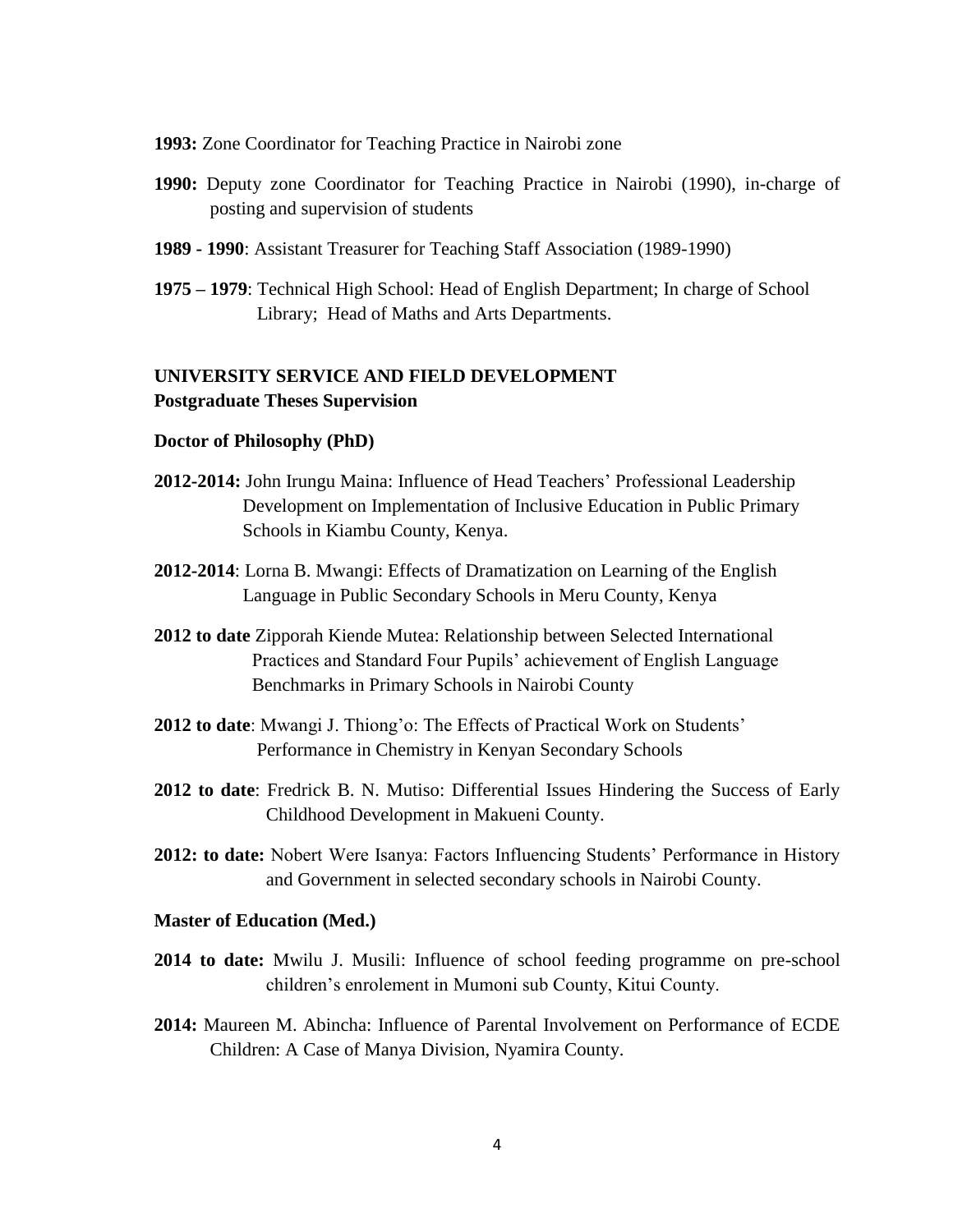- **2014:** Catherine W. Ndungu: Influence of Teacher Characteristics on Motivation of Preschool Children in Learning the English Language in Starehe District, Nairobi County.
- **2014:** Catherine N. Kanya: Effects of Teachers' efficacy in Handling individual Differences on Language Achievement of Pre-scholars in Kajiado County, Kenya.
- **2014 to date**: Edward K. Njogu: The Influence of Mother Tongue in learning English in Early Childhood Development Centers in Kiritiri Division, Embu County.
- **2013**: Gicharu P. Wangui: The Effects of HIV/AIDS on Academic Performance of Preschool Children in Kijabe Mission Centre, Kijabe Location, Kiambu County, Kenya
- **2012**: Kiilu T. Mutinda: The Influence of Teacher Characteristics in children's Participation in Number work Activities in Selected Preschools in Kathiani District.
- **2012**: Simon B. Nyangwansa: The Effect of Managerial Leadership on the Performance in ECDE Centres in Gucha South District, Kisii count, Kenya
- **2012**: Joel Ngui: The Role of First Language in Learning of English in Early childhood Development centres in Ndithini Division, Machakos County
- **2012**: Margaret M. Mbogo: Management of Occupational Stress Among Secondary School Teachers of Kyeni Division, Embu East District.
- **2011**: Ng'ang'a C. Kanyi: The Impact of Educational Policies on Access to Preschool Education in Kikuyu District
- **2011**: Charles R. Mutugi: The Influence of Mother tongue Instruction on the Performance of Language Activities in Early Childhood Centres in Mwerua zone, Kirinyaga West **District**
- **2011**: Vincent Mugambi: The Impact of the Preschool Feeding Programme on the Performance of Preschool Children in Kangeta Division, Meru County, Eastern Province
- **2011**: Ngige Charles Nyoro: The Effects of Language Skills on Academic Performance of Preschoolers in Kikuyu District, Kenya
- **2011**: Monica w. Mwangi: The Impact of Parenting Styles on Preschool Children's Attendance in Starehe District, Nairobi County, Kenya
- **2011**: Kariuki M. Wangui: The Influence of Learning Environment on Reading Comprehension Among Pre-unit Children in Kikuyu Division Kiambu County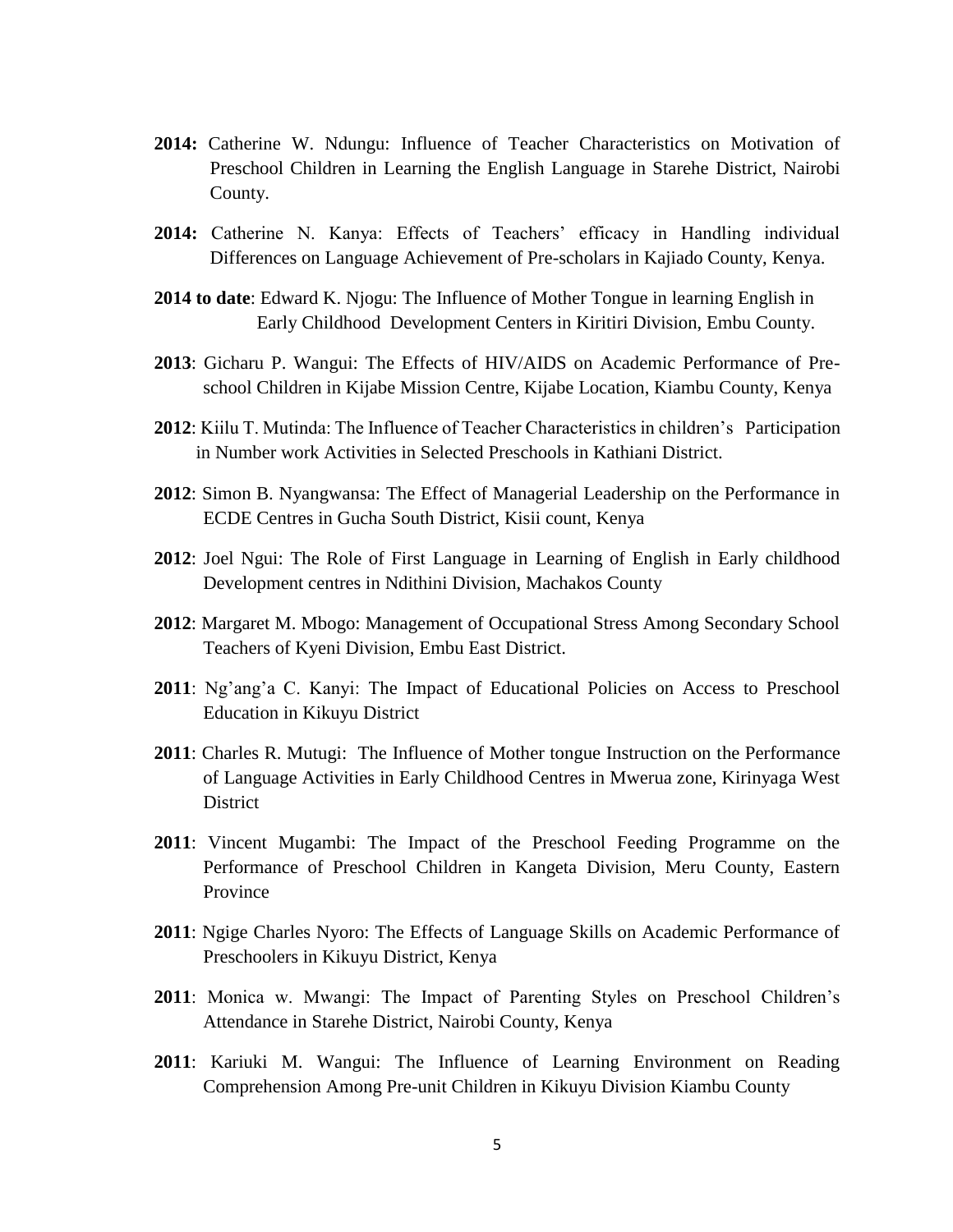- **2011**: Determinants of the quality of Early Childhood Development Education in Mandera Central District, Kenya
- **2010**: Monica M. Kagwima: The Parents' Influence on the Performance of Preschool Children in Miriga Mieru West Division of Imenti North District
- **2010**: Migwi M. Seline: The Impact of Community Support Grant on Access to ECDE in Tharaka District
- **2010**: Lucy M. Munyiri: The Impact of School Feeding Programme on Performance of Preschoolers of Kabete Zone in Kikuyu District
- **2010**: Maina L. Nyaguthii: Factors That Contribute to the Performance in Language Activities in Preschools in Ndeiya division, Kiambu County
- **2010**: Zilpa B. A. Muga: An Evaluation of the Care Given to Children at Charitable Institutions in Westlands District, Nairobi Province, Kenya
- **2010**: Samson E. Munini: The Influence of Single Parenthood on Preschool Children's Academic Performance in Kirinyanga District: A Case Study of Mwea division
- **2009**: Mutai M. Cherotich: A Study of The Impact of Phonemic Awareness and Phonics Intervention on Children's Reading Achievement: A Case Study of Shadrack Kimalel Primary School, Nairobi
- **2009**: Hussein A. Hassan: Determinants of The Girl Child Participation in Secondary School Education in Central Division of Mandera East District, Kenya
- **2000**: Chege M. Wangui: Effectiveness of Decentralized Recruitment of Secondary School Teachers in Kiambu East and West Districts, Kenya

#### <span id="page-7-0"></span>**SEMINARS, WORKSHOPS AND PAPERS PRESENTED**

- **2014:** First Annual International Interdisciplinary Conference, July  $30<sup>th</sup>$  August  $2<sup>nd</sup>$  2014 at Kisii University, Kenya. Paper Presented-Globalization, Education and Development in Africa: Best Parctices in teaching and evaluation: Challenges and opportunities at the primary school level in Kenya. (Co Authored)
- **2014:** Annual International Writers' Conference on  $12<sup>th</sup> 14<sup>th</sup>$  February, 2014 at the Catholic University of Eastern Africa, Gaba Publications. Paper presented – The Role of the Church in Enhancing Multicultural Education for Positive Social Development in Kenya.
- 2014: On the Teaching of Secondary School English on 24<sup>th</sup> February 2014 at Kenya Institute of Curriculum Development, Nairobi.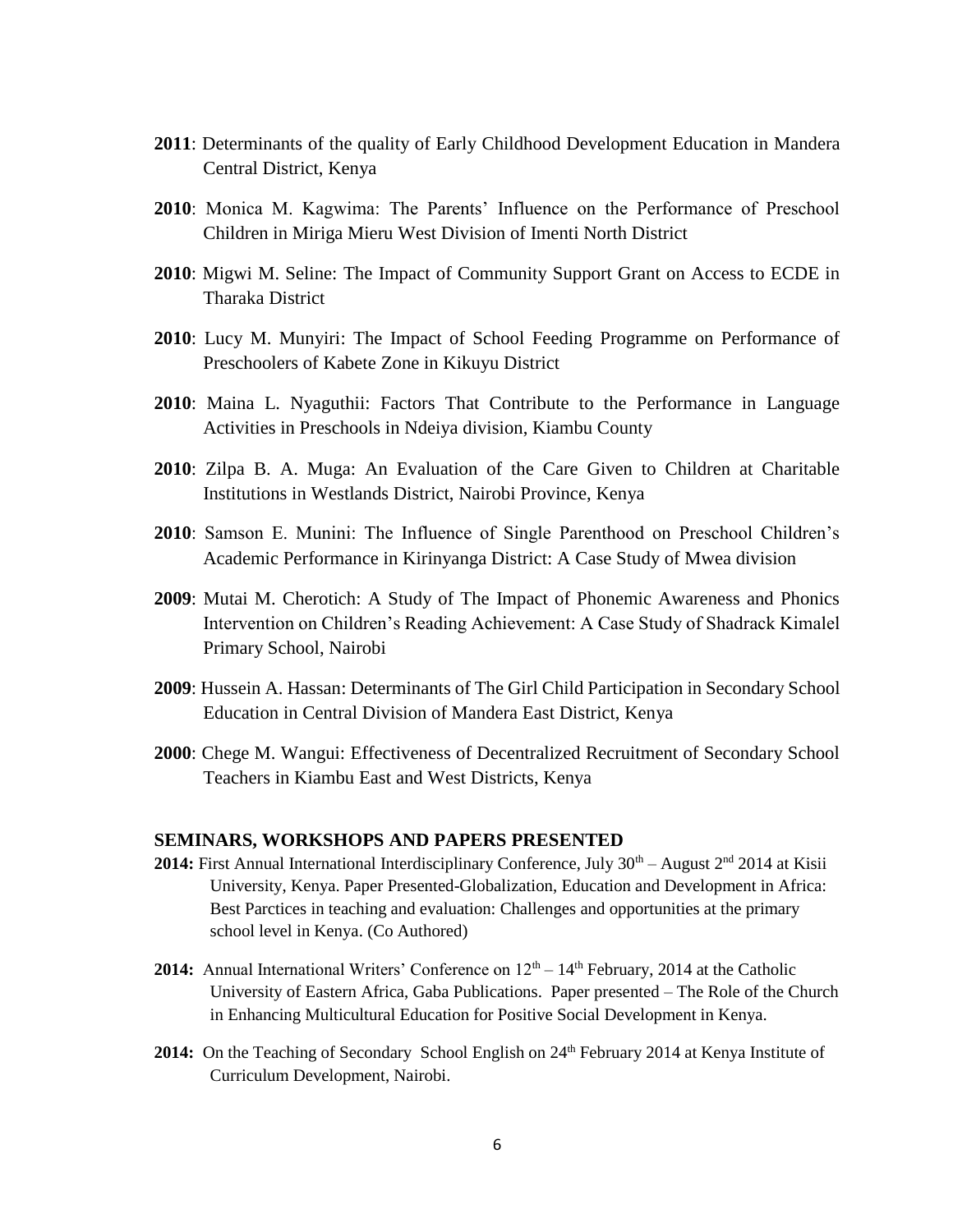- **2013:** National Pastoralist Education Conference on 19th 21<sup>st</sup> February, 2013 at KIE, Nairobi, Kenya.
- **2013:** Three-step Activity to envision higher education for all locally on  $24<sup>th</sup> 25<sup>th</sup>$  January 2013, at Silver Springs Hotel, Nairobi, Kenya.
- **2012:** Multicultural Education as a Tool for Social Change: A Case Study of Kenyan Universities. Presented on 3rd August 2012, at NMMU, Port Elizabeth, South Africa.
- **2012:** Workshop on e-Learning on  $2^{nd} 4^{th}$  March at ODeL Centre, School of Education, University of Nairobi.
- 2011: Education as a Tool for Socio-economic Change in Kenya, presented on 9<sup>th</sup> to 11<sup>th</sup> November 2011: Catholic University of East Africa - Gaba Campus, Eldoret.
- 2011: International Conference: Early Grade Reading Assessment (EGRA) at KIE on 7<sup>th</sup> 10<sup>th</sup> June, 2011.
- 2010: ESAR- Training Workshop on Education in Emergencies on 16<sup>th</sup> to 19<sup>th</sup> March, 2010, Kasarani Sportsview Hotel, Nairobi, Kenya.
- **2010:** Kenya Education Staff Institute (KESI): Innovations in Education Management conference at KICC on May  $27<sup>th</sup> - 28<sup>th</sup>$  2010.
- **2004:** Gender, Education and Development: Beyond Access Seminar 2. Teachers' Workshop: Pedagogic Strategies for Gender Equality and Quality Basic Education in Schools. African Conference held on 3<sup>rd</sup> February 2004, at Jacaranda Hotel, Nairobi, Kenya.
- **2002:** Report on Institutions Gender Issues: The Status of Women Leadership in The Universities: A Case of University of Nairobi, presented at the International conference of Women and Management in Higher Education: Regional of Trainer Workshop  $-16<sup>th</sup>$  to  $21<sup>st</sup>$  June, 2002 at Catholic University of East Africa.

#### <span id="page-8-0"></span>**CHAPTERS IN PEDAGOGY MANUAL**

2012 – English as a Medium of Instruction

2012 – Teaching as Communication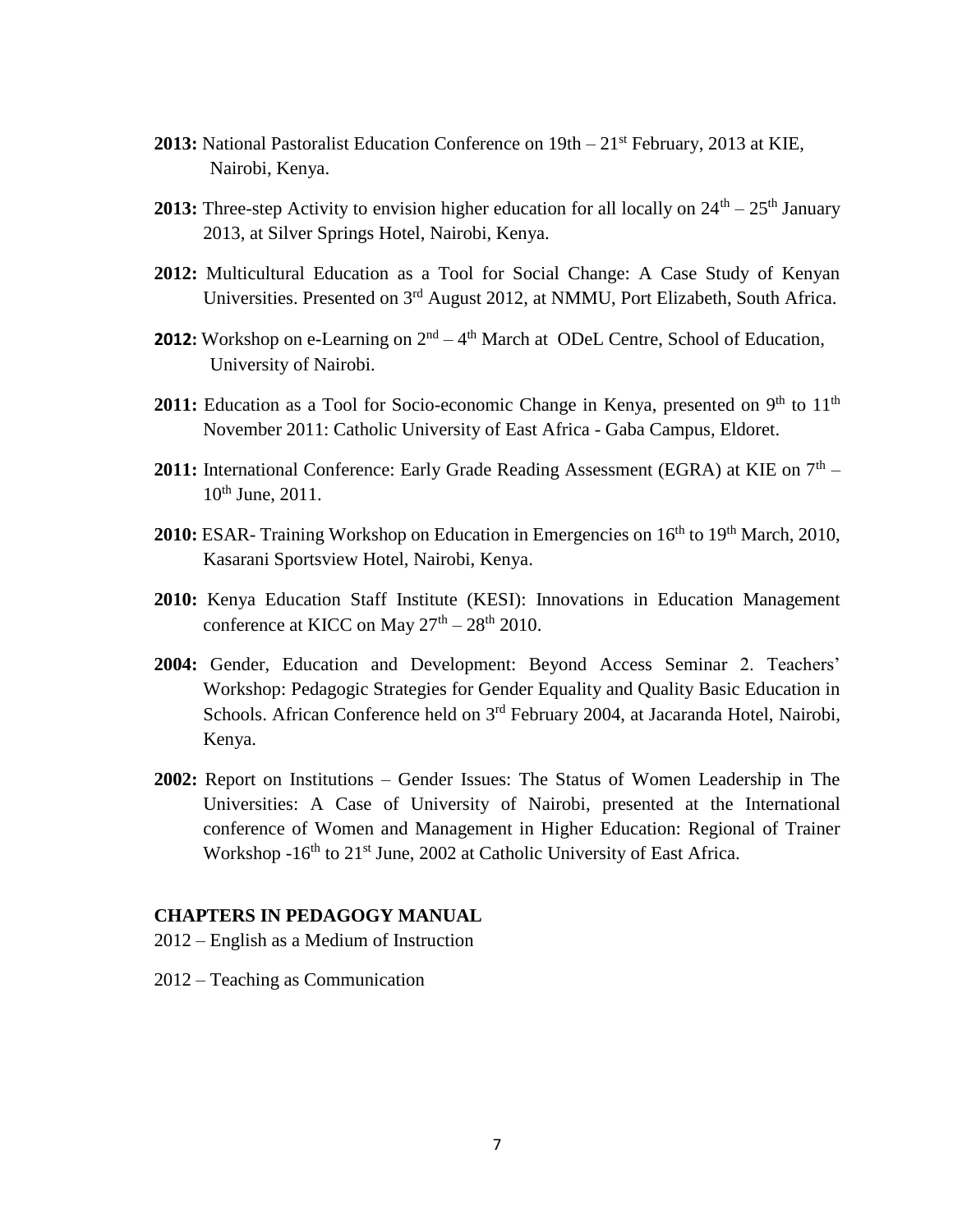#### <span id="page-9-0"></span>**Publications: Articles in Journals**

- **2014:** Language Policy in Kenya and the New Constitution for Vision 2030: International Journal of Educational Science and Research- ISSN: 2249-8052, Vol.4 October, 2014.
- **2014:** Conflict Management as a Tool for Restoring Discipline in Kenyan Public Secondary Schools: International Journal of Scientific Research and Innovative Technology- ISSN: 2313-3759, Vol. 1 No. 3, October, 2014 (Co-authored).
- **2014:** The Role of the Church in Enhancing Multicultural Education for Positive Social Development in Kenya: AMECEA- Gaba Publications- AFER, Vol 56. October, 2014.
- **2014:** Gender Equity in Education Development in Kenya and the New Constitution for Vision 2030: International Journal of Scientific Research and Innovative Technology, ISSN: 2313-3759-Vol. 1 No. 2; September 2014 (co-authored).
- **2014:** Conflict Mitigation in Enhancing Discipline in Kenya's Secondary Schools: DBA Africa Management Review, August 2014, Vol 4 No 2. pp 1-13.
- **2012:** An Analysis of Kenyan Learners' proficiency in English Based on Reading Comprehension and Vocabulary: Journal of NELTA, Vol 17 No. 1-2, December 2012 (Co-authored).
- **2012:** Determinants of the girl child participation in secondary school education in Central Division of Mandera East District Kenya. The Fountain Journal of Educational Research, University of Nairobi (Co – Authored).
- **2010 :** The Proficiency in English Vocabulary and Reading Comprehension in Kenyan Secondary School Learners: The Fountain Journal of Educational Research, University of Nairobi.
- **2010 :** Education as a Vehicle for Socio-Economic Change in Kenya. AMECEA Gaba Publications – CUEA Press, Church and Development. Vol. 54, Nos. 1 & 2 March/June 2012

#### <span id="page-9-1"></span>**Books**

- **2012:** Reading and Comprehension in the African Context: A cognitive enquiry: Zapf Chancery Publishers African Ltd.
- **2012:** Module on Distance and Open Learning: TEC 108 Health and Safety for Preschools (Co – Authored).